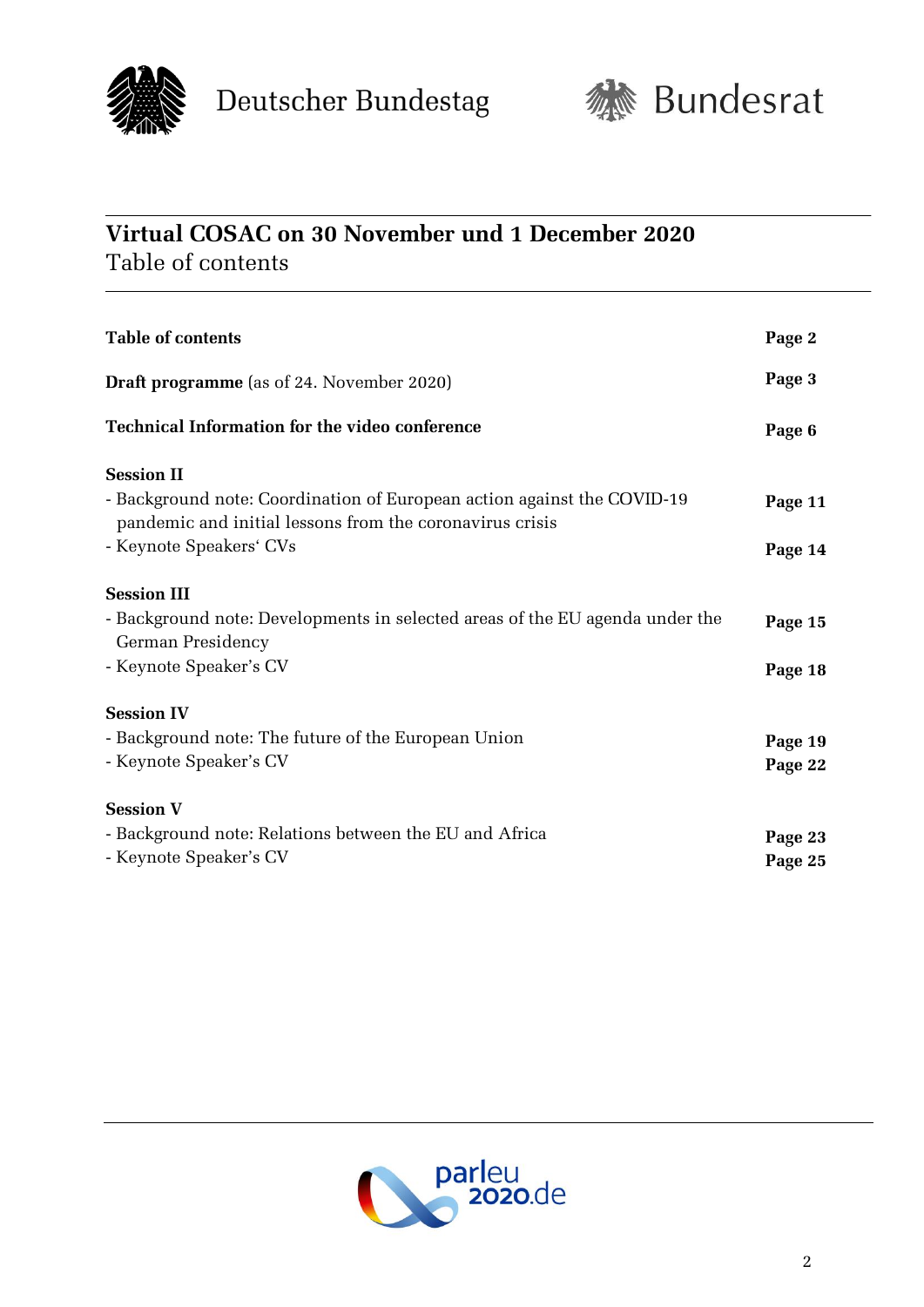



# **Virtual COSAC** Draft Programme (as of 24 November 2020)

### **Please use a headset!**



*All time specifications refer to CET.*

#### **Monday, 30 November 2020**

| $9.00 - 9.15$  | Opening of the conference<br>Welcome address by Dr Wolfgang Schäuble, President of the<br>German Bundestag<br>Introductory remarks by Mr Gunther Krichbaum, Chairman of the<br>Committee on EU Affairs of the German Bundestag<br>Adoption of the agenda for the virtual COSAC<br>٠ |  |  |
|----------------|-------------------------------------------------------------------------------------------------------------------------------------------------------------------------------------------------------------------------------------------------------------------------------------|--|--|
| $9.15 - 9.30$  | <b>Procedural issues and miscellaneous matters</b><br>Briefing on the results of the meeting of the Presidential Troika of<br>COSAC<br>Presentation of key findings of the 34 <sup>th</sup> Bi-annual Report of COSAC<br>Letters received by the Presidency<br>AOB                  |  |  |
| $9.30 - 10.30$ | Session I: "Aktuelle Stunde"<br>(Exchange on a topic to be named at short notice and of current<br>particular interest)                                                                                                                                                             |  |  |
|                | Debate                                                                                                                                                                                                                                                                              |  |  |

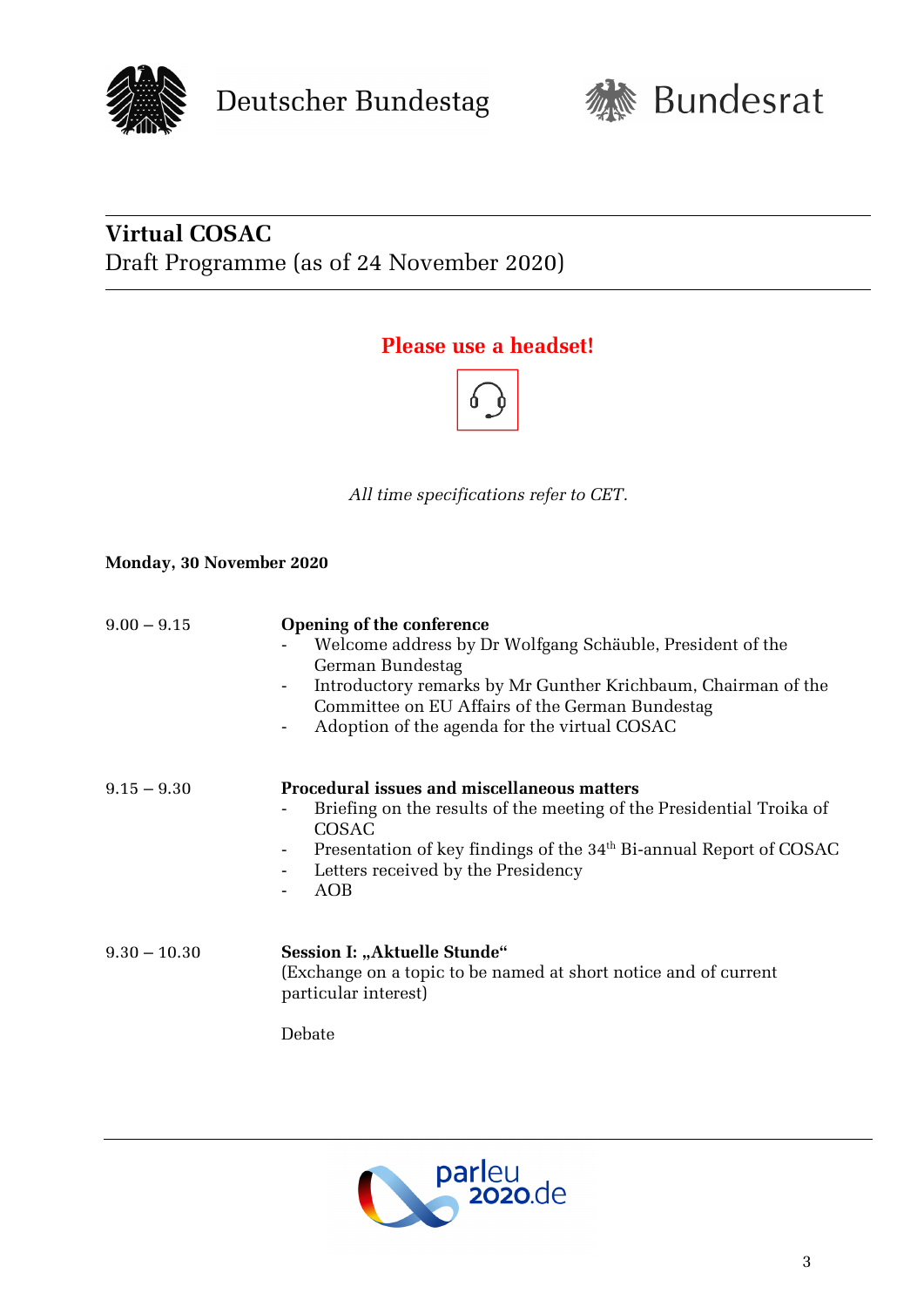## **Please use a headset!**



| $10.30 - 11.00$ | Break                                                  |                                                                                                                                                               |
|-----------------|--------------------------------------------------------|---------------------------------------------------------------------------------------------------------------------------------------------------------------|
| $11.00 - 13.00$ |                                                        | Session II: Lessons learned from the corona crisis – Cooperation<br>in the EU in the event of pandemics and in health care                                    |
|                 |                                                        | <u>Keynote Speakers:</u> Mr Jens Spahn, Federal Minister of Health;<br>Dr Andrea Ammon, Director of the European<br>Centre for Disease Prevention and Control |
|                 | Debate                                                 |                                                                                                                                                               |
| $13.00 - 14.00$ | Lunch break                                            |                                                                                                                                                               |
| $14.00 - 15.30$ | <b>Session III: Review of the German EU Presidency</b> |                                                                                                                                                               |
|                 | <u> Keynote Speaker</u> :                              | Dr Angela Merkel, Chancellor of the Federal<br>Republic of Germany                                                                                            |
|                 | Debate                                                 |                                                                                                                                                               |